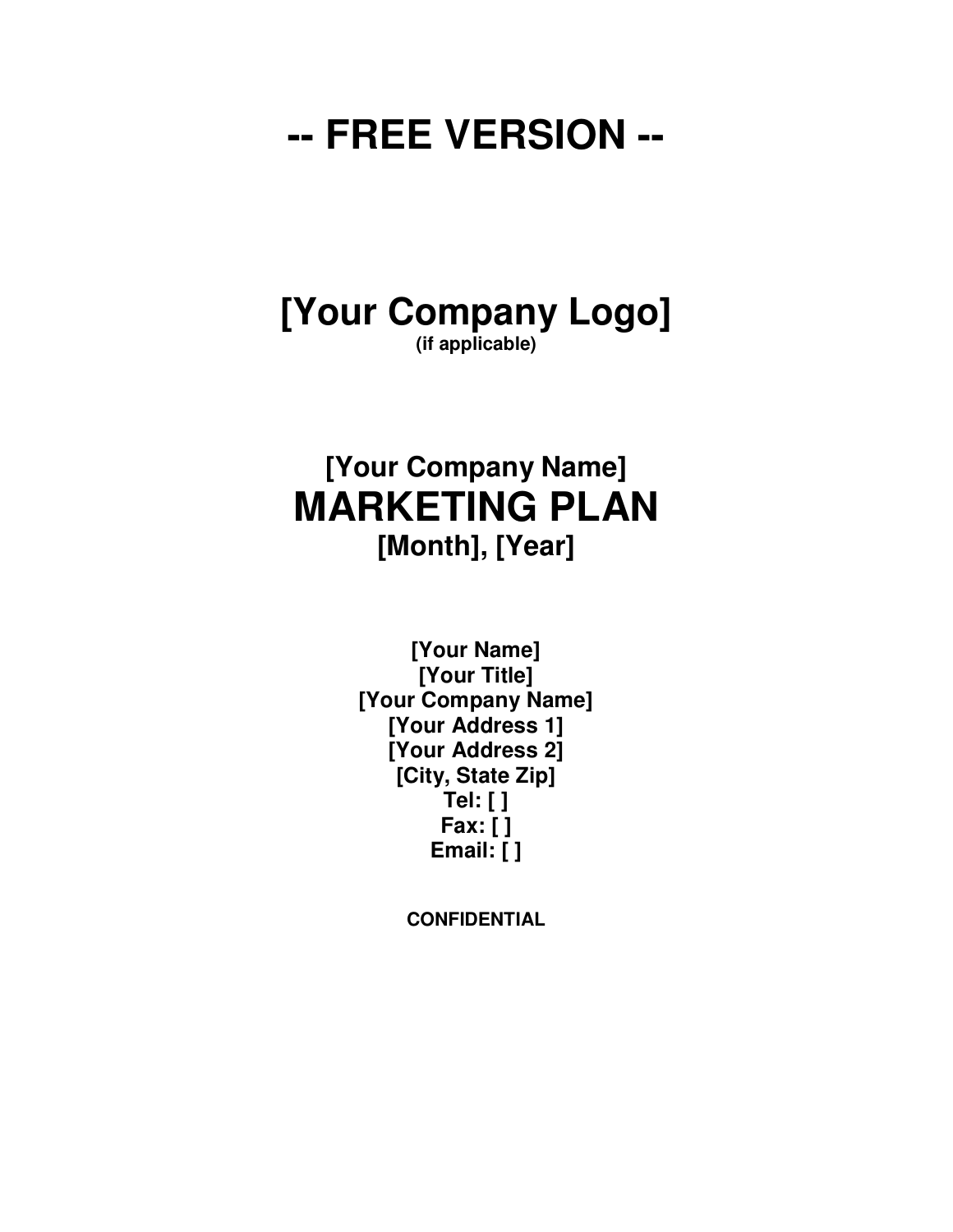## **Table of Contents**

(Right click and Choose "Update Field" when you are done to automatically update the page numbers)

| 1.  |                                               |  |
|-----|-----------------------------------------------|--|
| 2.  |                                               |  |
| 3.  |                                               |  |
| 4.  |                                               |  |
| 5.  |                                               |  |
| 6.  |                                               |  |
| 7.  |                                               |  |
| 8.  |                                               |  |
| 9.  |                                               |  |
| 10. |                                               |  |
| 11. |                                               |  |
| 12. |                                               |  |
| 13. | Strategy for Increasing Transaction Prices 16 |  |
| 14. |                                               |  |
| 15. |                                               |  |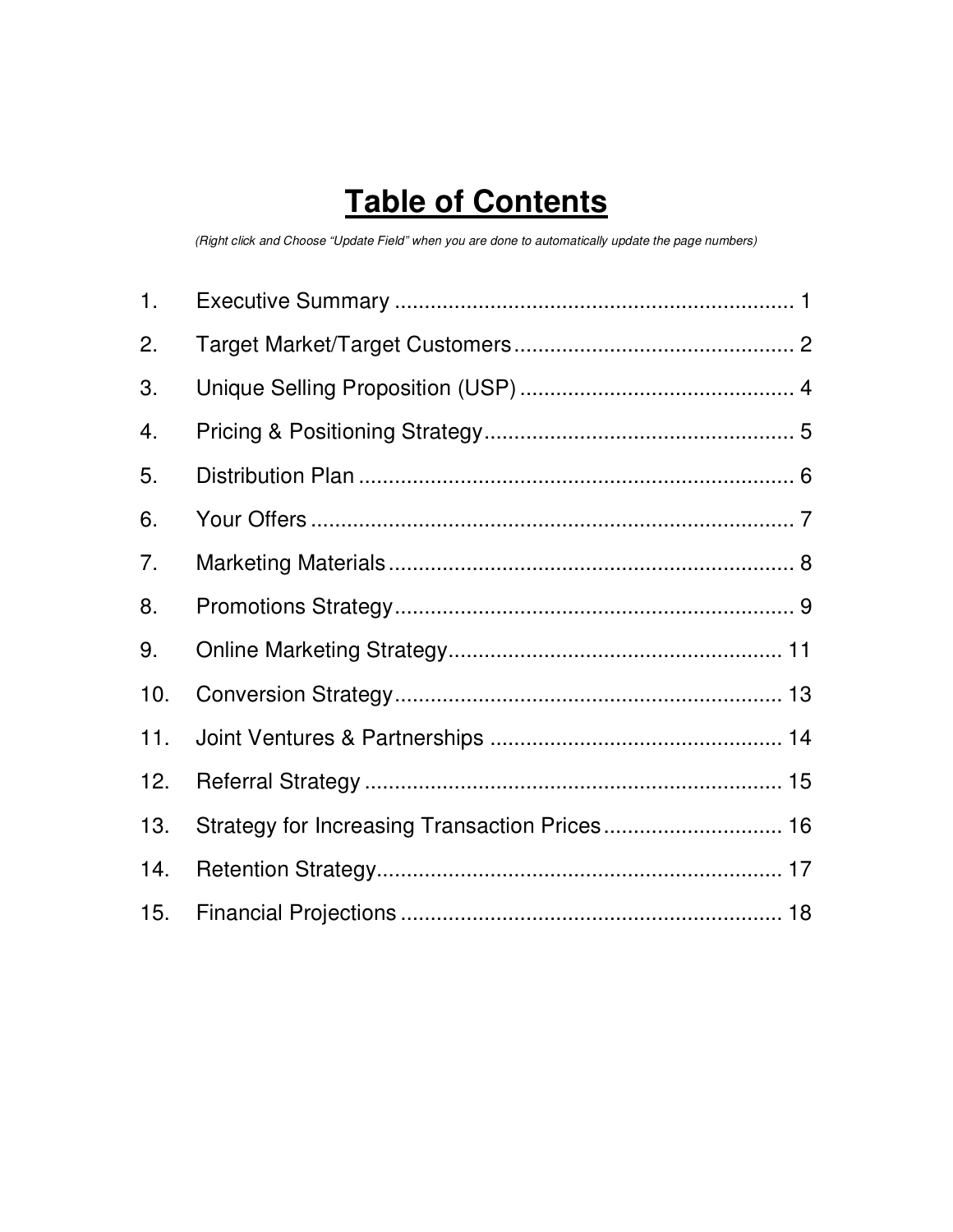#### **PLEASE READ THIS FIRST:**

The Ultimate Marketing Plan Template is much more than a fill-in-the-blanks template.

It provides the best marketing strategies that have helped tens of thousands of businesses reap massively increased sales and profits.

Each section of the plan includes text describing these strategies plus fill-in-the-blanks areas for you to choose and describe which strategies you will use.

**NOTE: this is the Free version of Growthink's Ultimate Marketing Plan Template. Much of the information from the paid version, including descriptions of all the strategies, have been removed from this version.** 

**To upgrade to the full, paid version of Growthink's Ultimate Marketing Plan Template, please go to:** 

**http://www.growthink.com/products/marketing-plan-template.**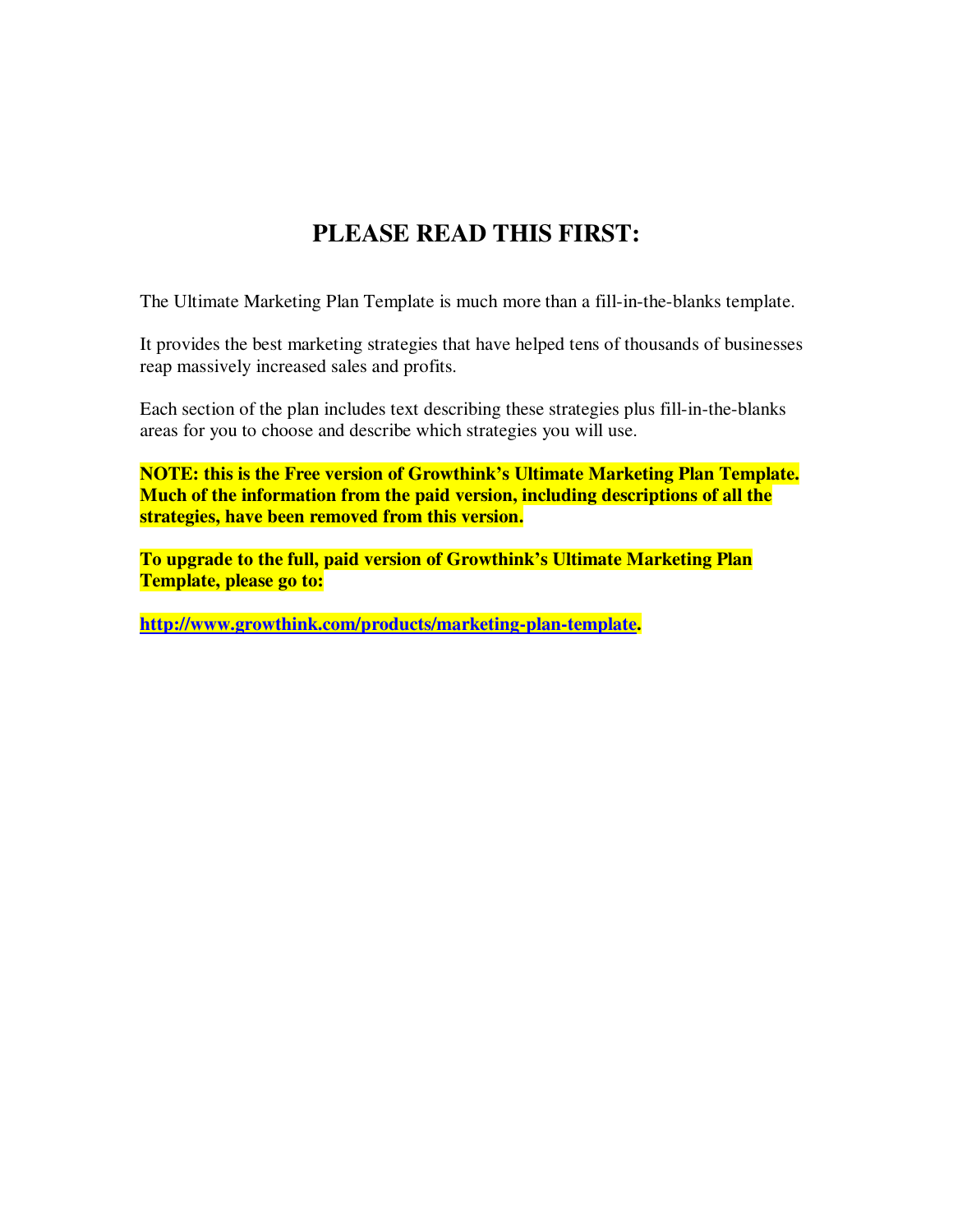#### **1. Executive Summary**

#### **[Complete this last, as the information will come from the other sections of your marketing plan.]**

[Company Name] is in the business of {provide 1-2 line description of your company}

- 1. Our target customers are: {include your answer to question D in Section 2}
- 2. Our unique selling proposition is: {include your answer to question #7 in Section 3}
- 3. Our distribution strategy includes: {include your answers to questions 1 and 2 in Section 5}
- 4. The key offers we will use to attract customers includes: {include answer from Section 6}
- 5. The promotional methods we will use to attract customers include: {include the methods you selected in Section 8}
- 6. Our online marketing strategy includes: {include answer from Section 9}
- 7. The strategies we will use to increase our customer conversion rates include: {include answer from Section 10}
- 8. We will maximize our transaction prices by: {include answer from Section 13}
- 9. We will maximize the value of our customers by: {include answer from Section 14}
- 10. Our key financial projections include: {include Lead & Revenue Results and Profit Results charts from Section 15}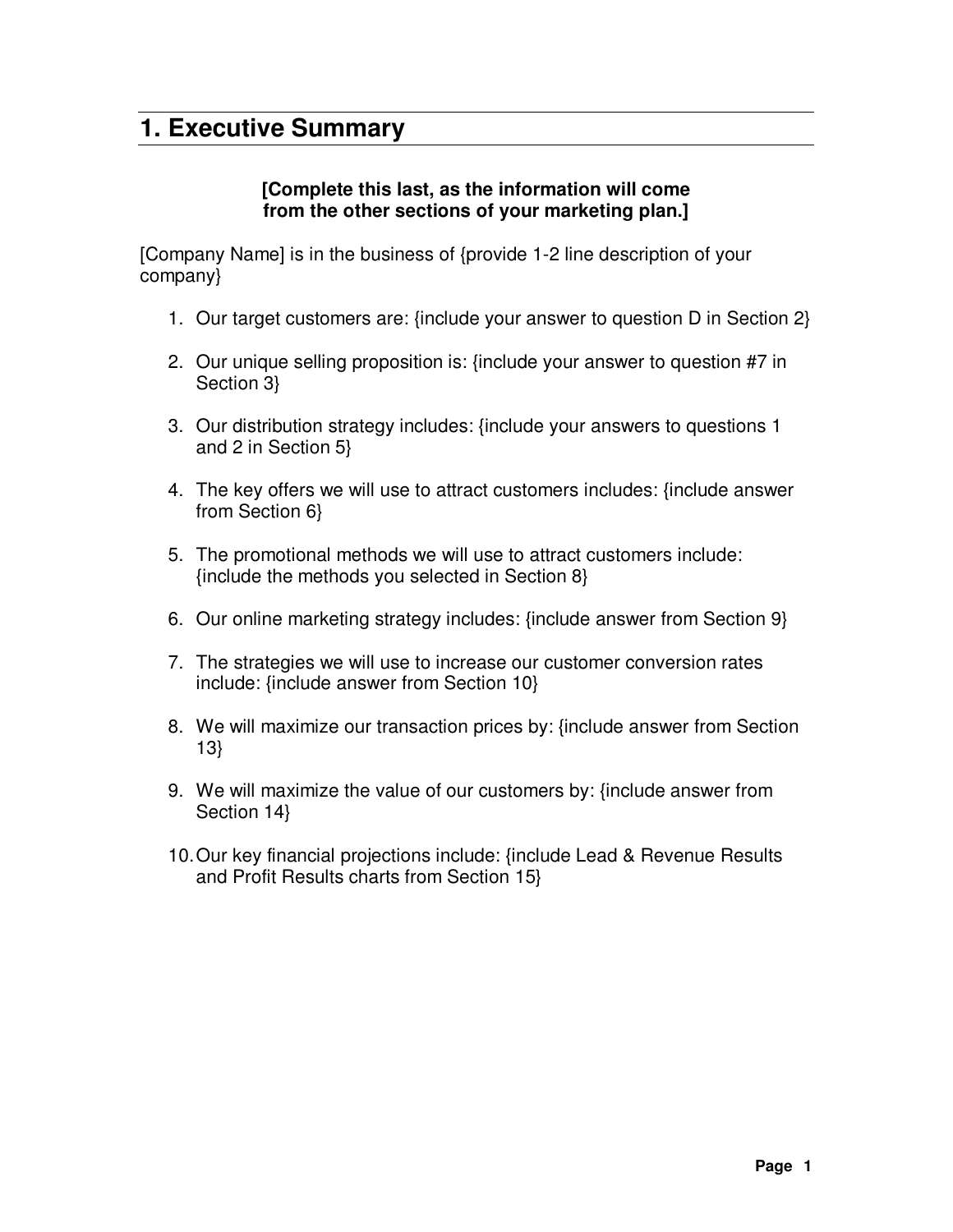#### 2. Target Market/Target Customers

#### A. Demographic Profile of Our Target Customers

| Generation: (e.g., baby-boomers, Generation X): ________________________________ |
|----------------------------------------------------------------------------------|
|                                                                                  |
|                                                                                  |
|                                                                                  |
|                                                                                  |
|                                                                                  |
|                                                                                  |
|                                                                                  |
|                                                                                  |
|                                                                                  |
|                                                                                  |
|                                                                                  |
|                                                                                  |

#### **B. Psychographic Profile of Our Target Customers**

| Activities         |  |  |  |
|--------------------|--|--|--|
| Interests          |  |  |  |
| Opinions _________ |  |  |  |
| Attitudes          |  |  |  |
| <b>Values</b>      |  |  |  |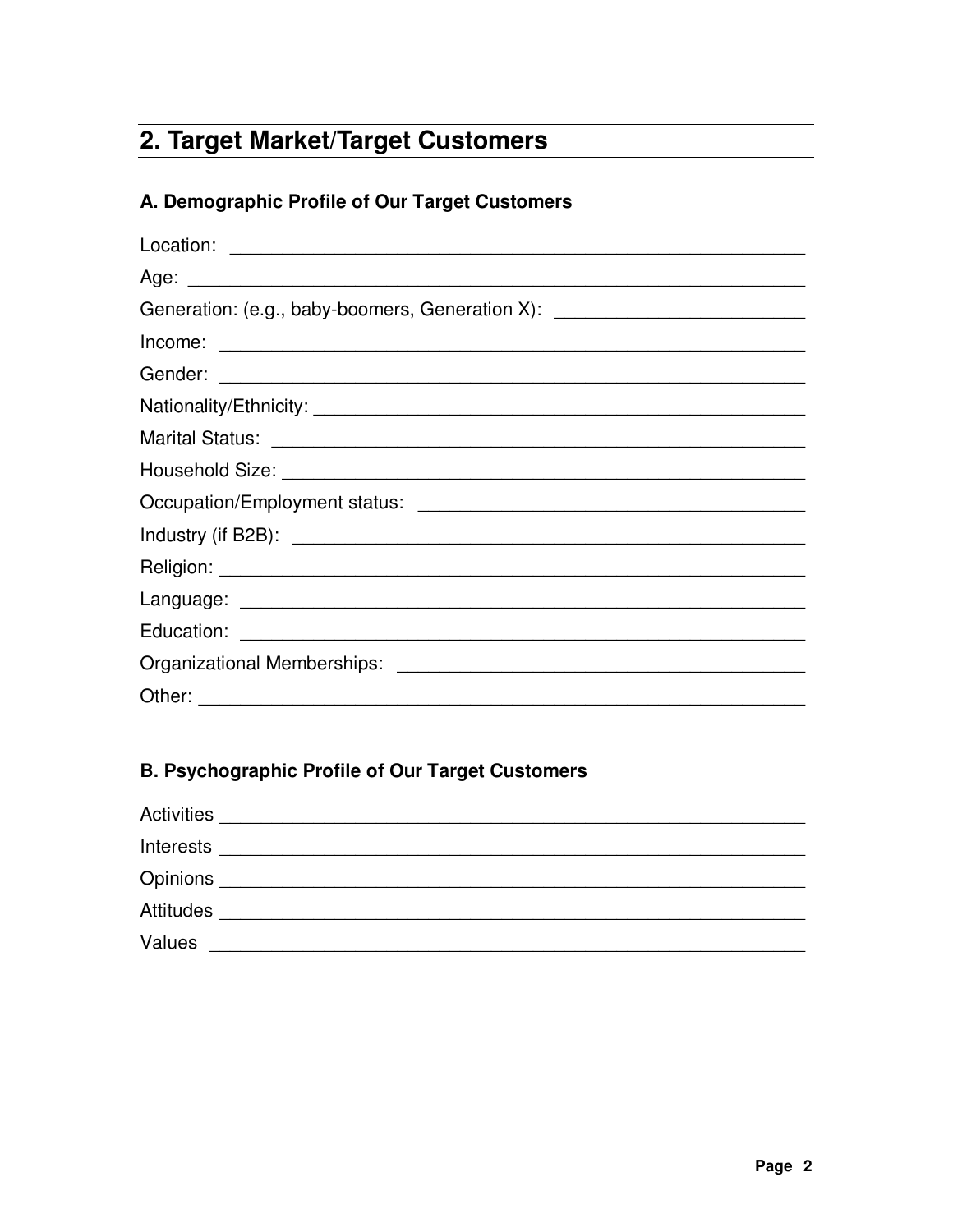C. Your Target Customers' Key Problems, Desires and Needs

**D. Your Detailed Customer Profile**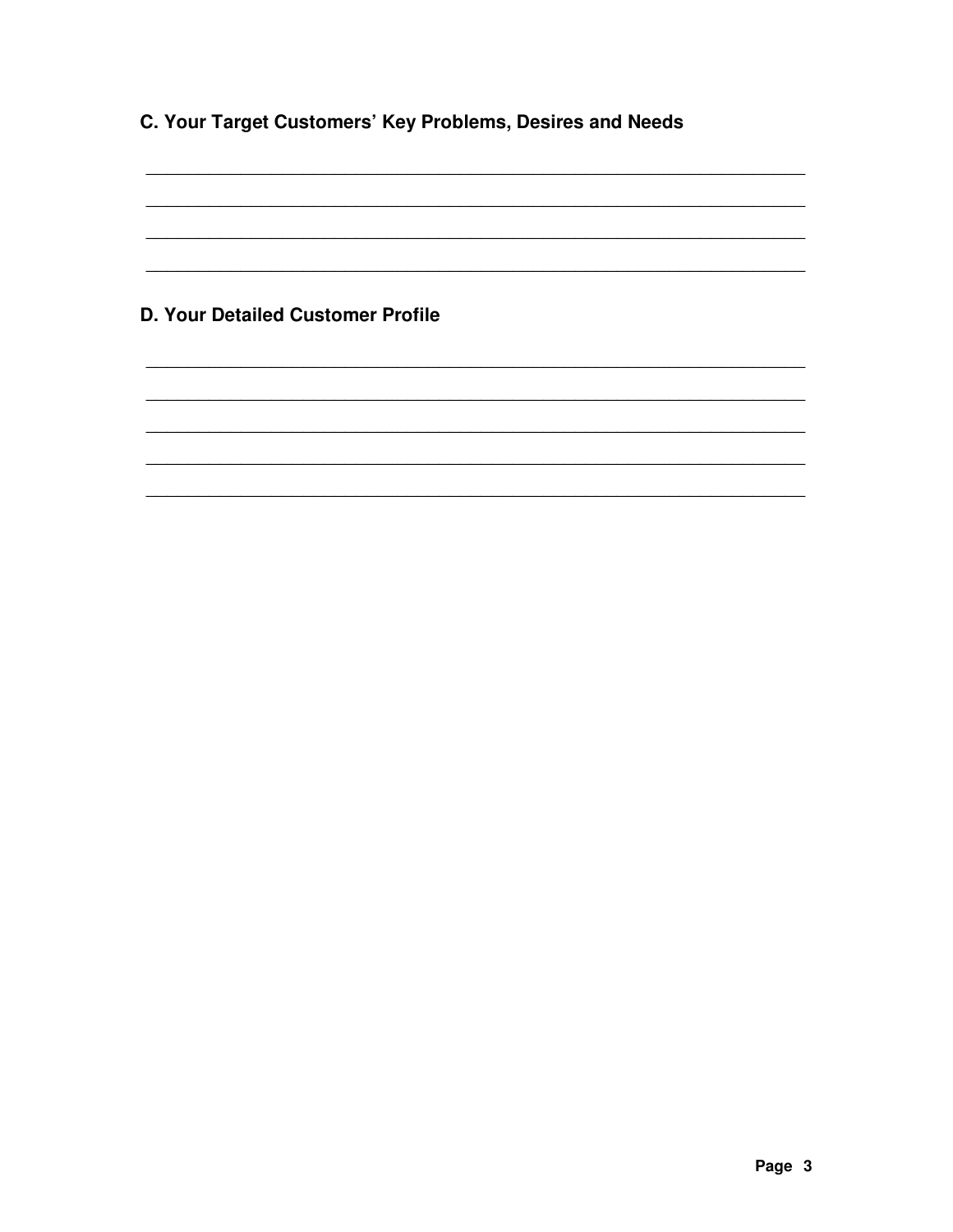## 3. Unique Selling Proposition (USP)

Write your USP below: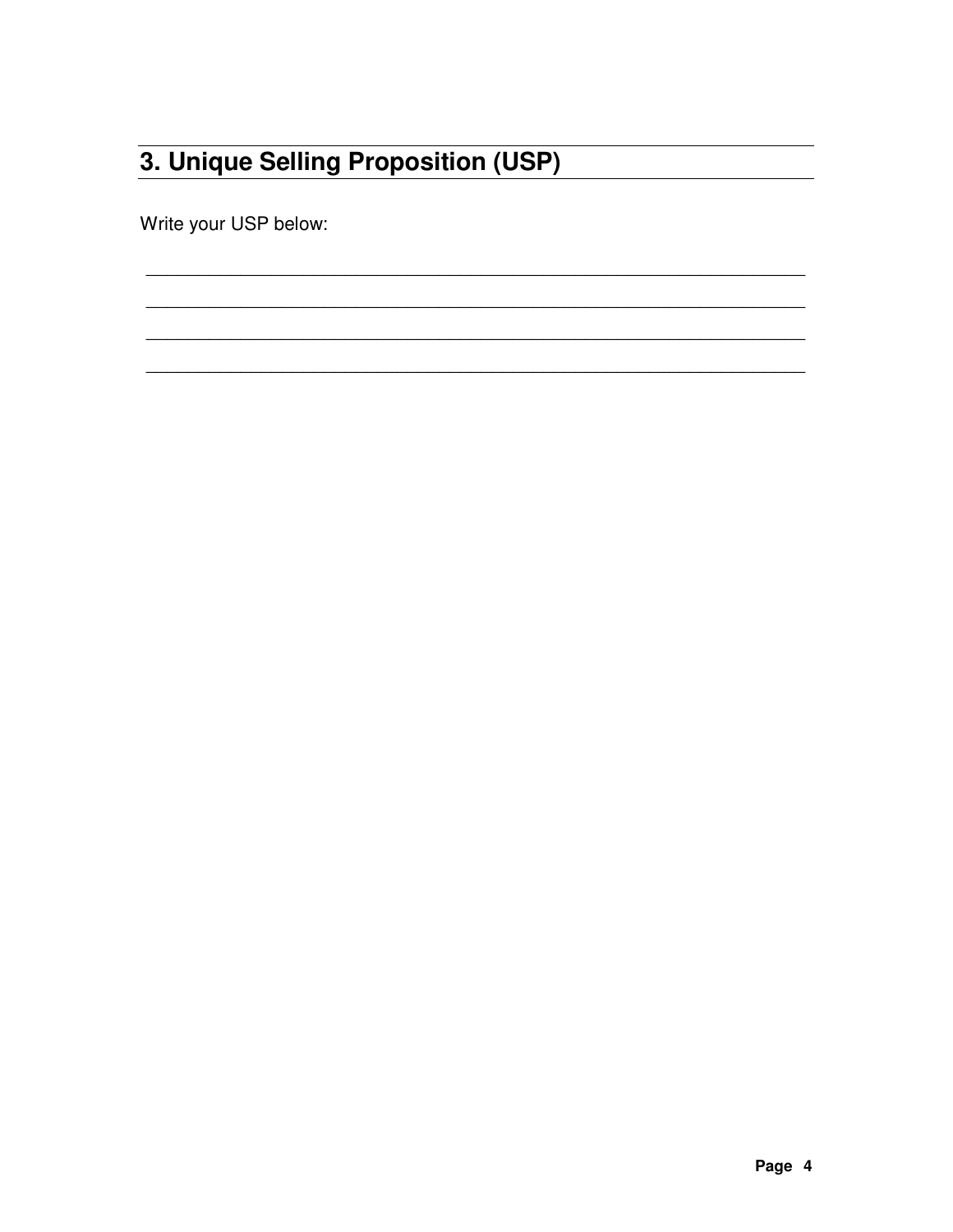#### 4. Pricing & Positioning Strategy

**Branding & Positioning:** 

Pricing: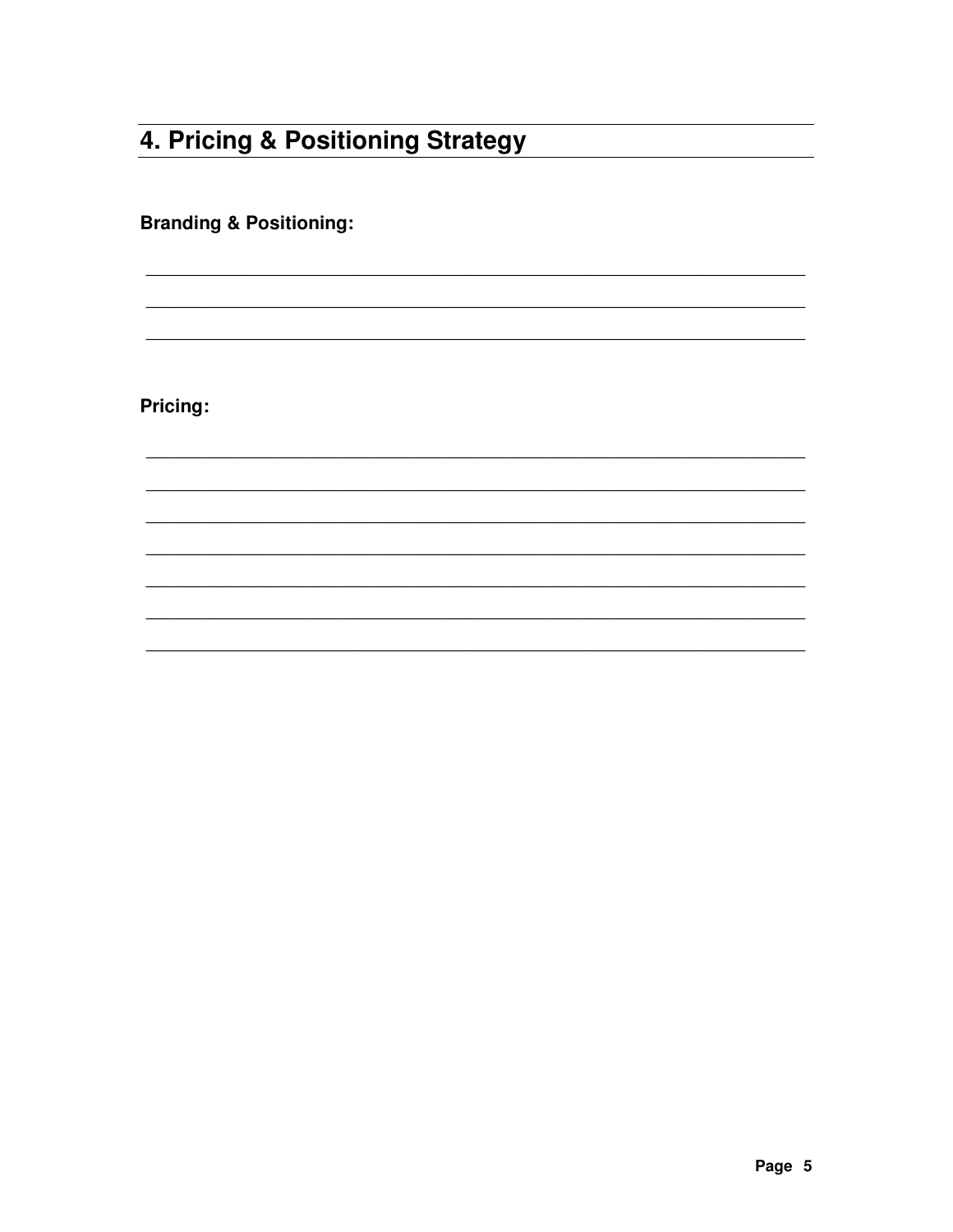#### 5. Distribution Plan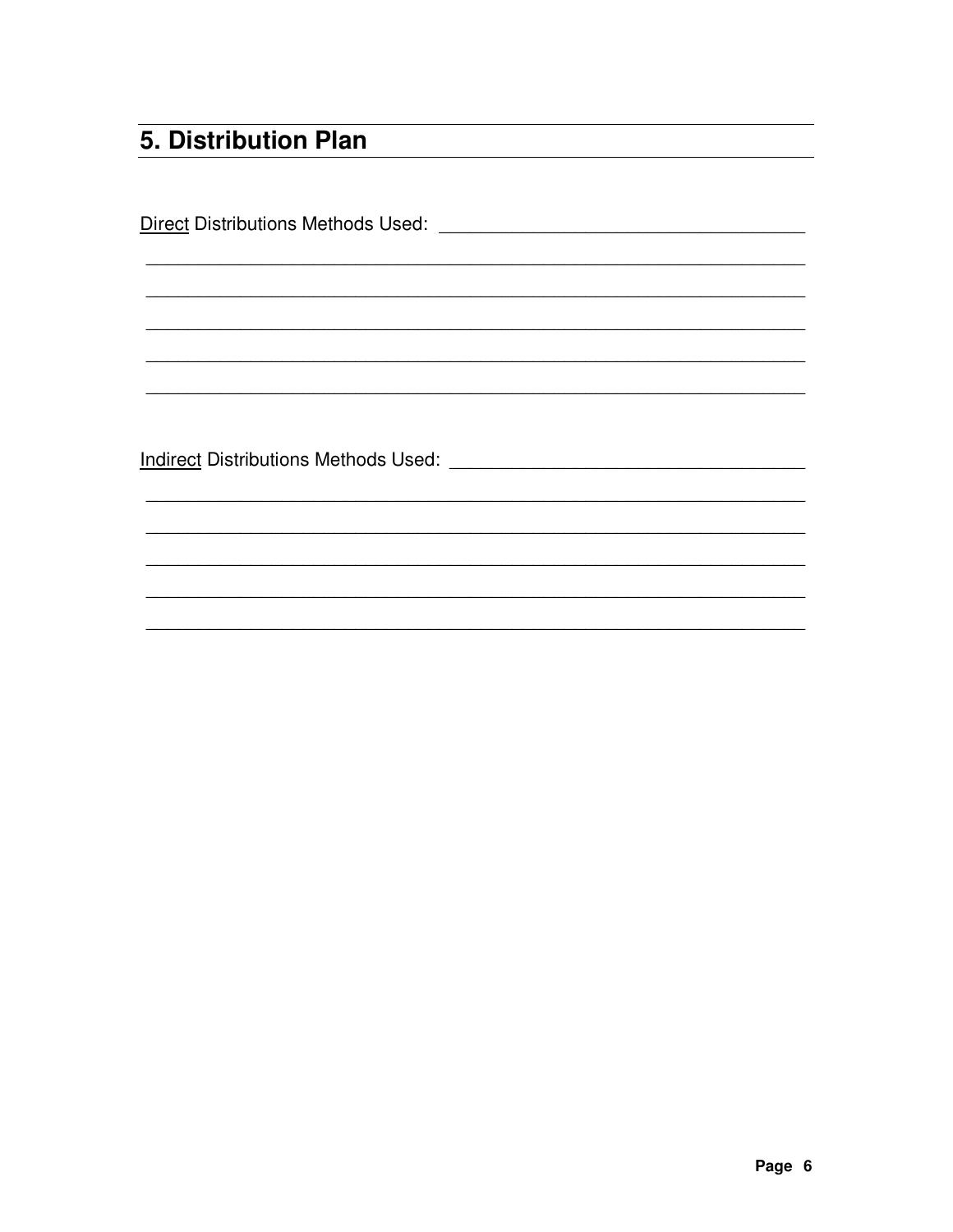### 6. Your Offers

Write down the offers below that you will use in your business:

Page 7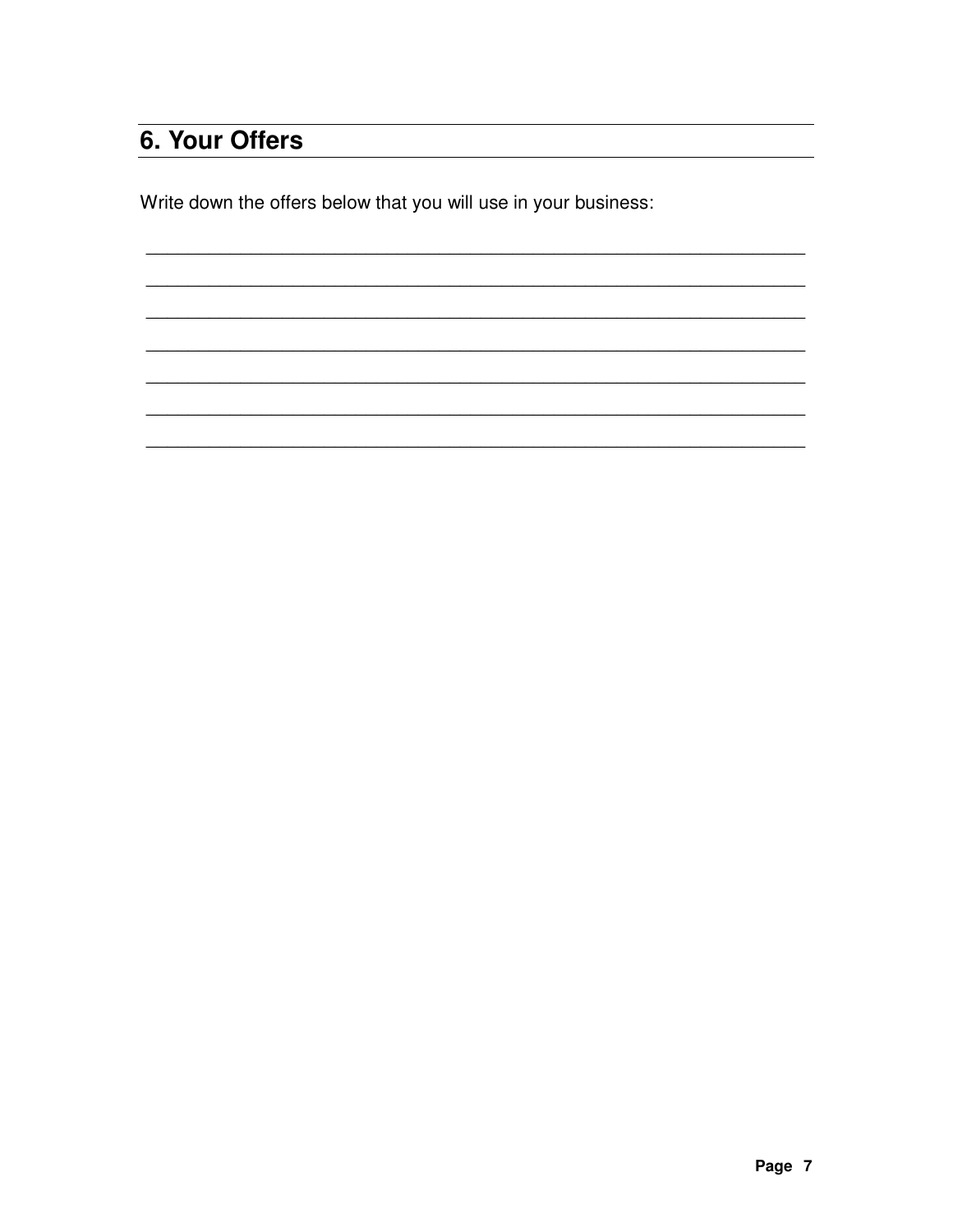## 7. Marketing Materials

| Promotional products/giveways (pens, t-shirts, note pads, etc.) ________________ |  |
|----------------------------------------------------------------------------------|--|
|                                                                                  |  |
|                                                                                  |  |
|                                                                                  |  |
|                                                                                  |  |
|                                                                                  |  |
|                                                                                  |  |
|                                                                                  |  |
| Other                                                                            |  |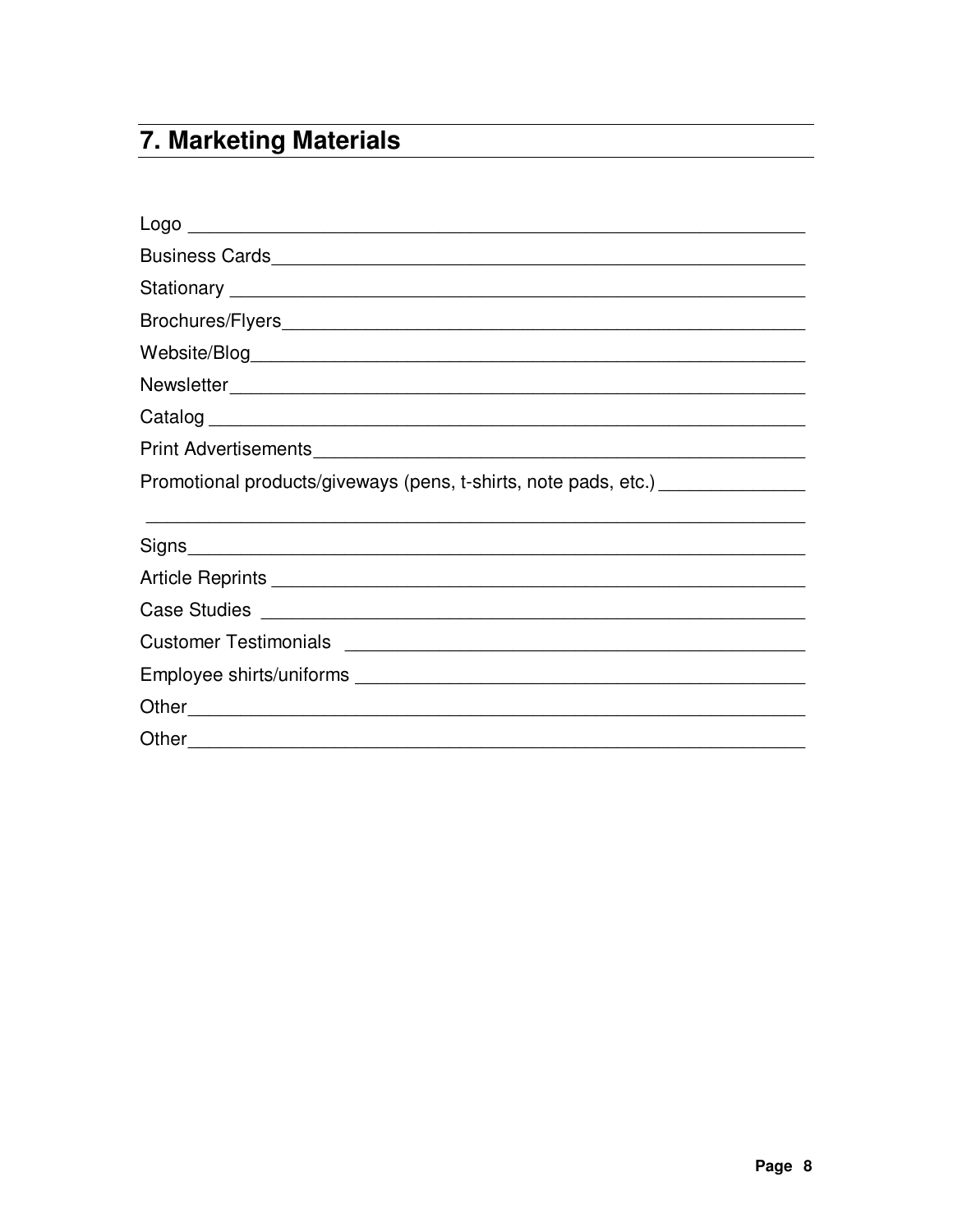#### 8. Promotions Strategy

Describe each of the promotions methods you will employ.

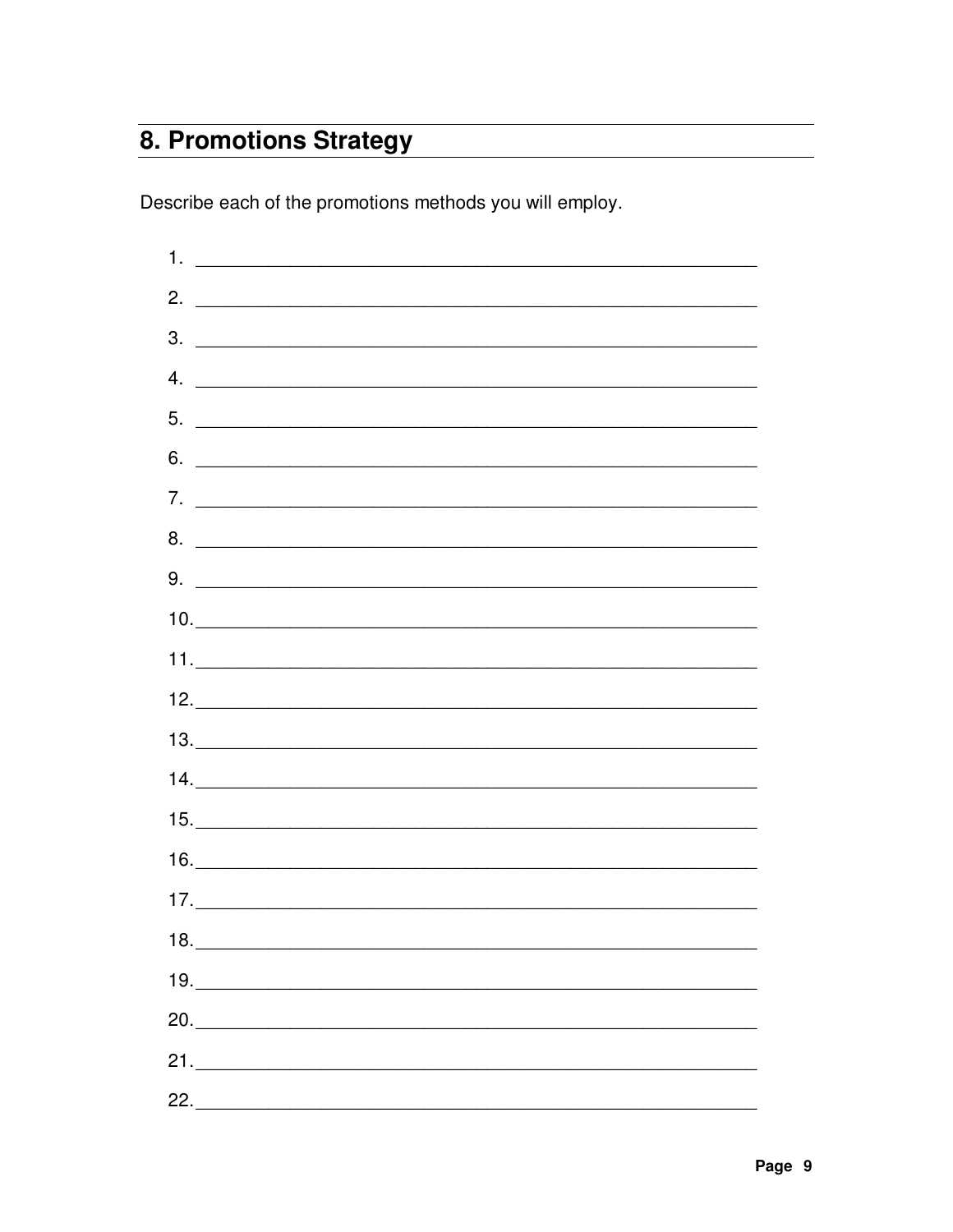|     | 23.                              |  |
|-----|----------------------------------|--|
|     | $24. \underline{\hspace{2.5cm}}$ |  |
|     | 25.                              |  |
|     |                                  |  |
|     | 27.                              |  |
| 28. |                                  |  |
|     |                                  |  |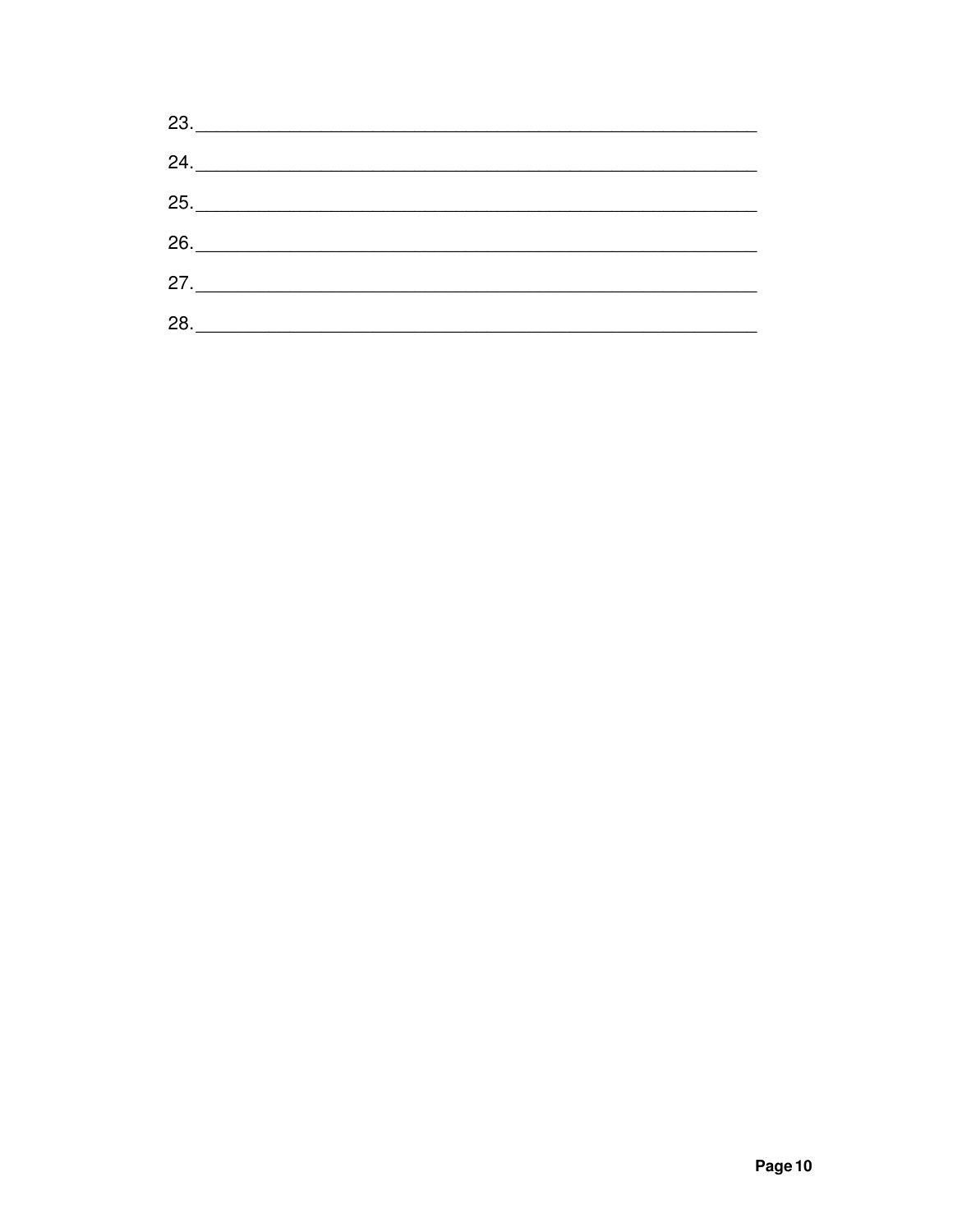## 9. Online Marketing Strategy

#### 1. Keyword Strategy

| Keyword                                | <b>Local Monthly Search Volume</b> |
|----------------------------------------|------------------------------------|
|                                        |                                    |
|                                        |                                    |
| 2. Search Engine Optimization Strategy |                                    |
|                                        |                                    |
|                                        |                                    |
|                                        |                                    |
|                                        |                                    |
|                                        |                                    |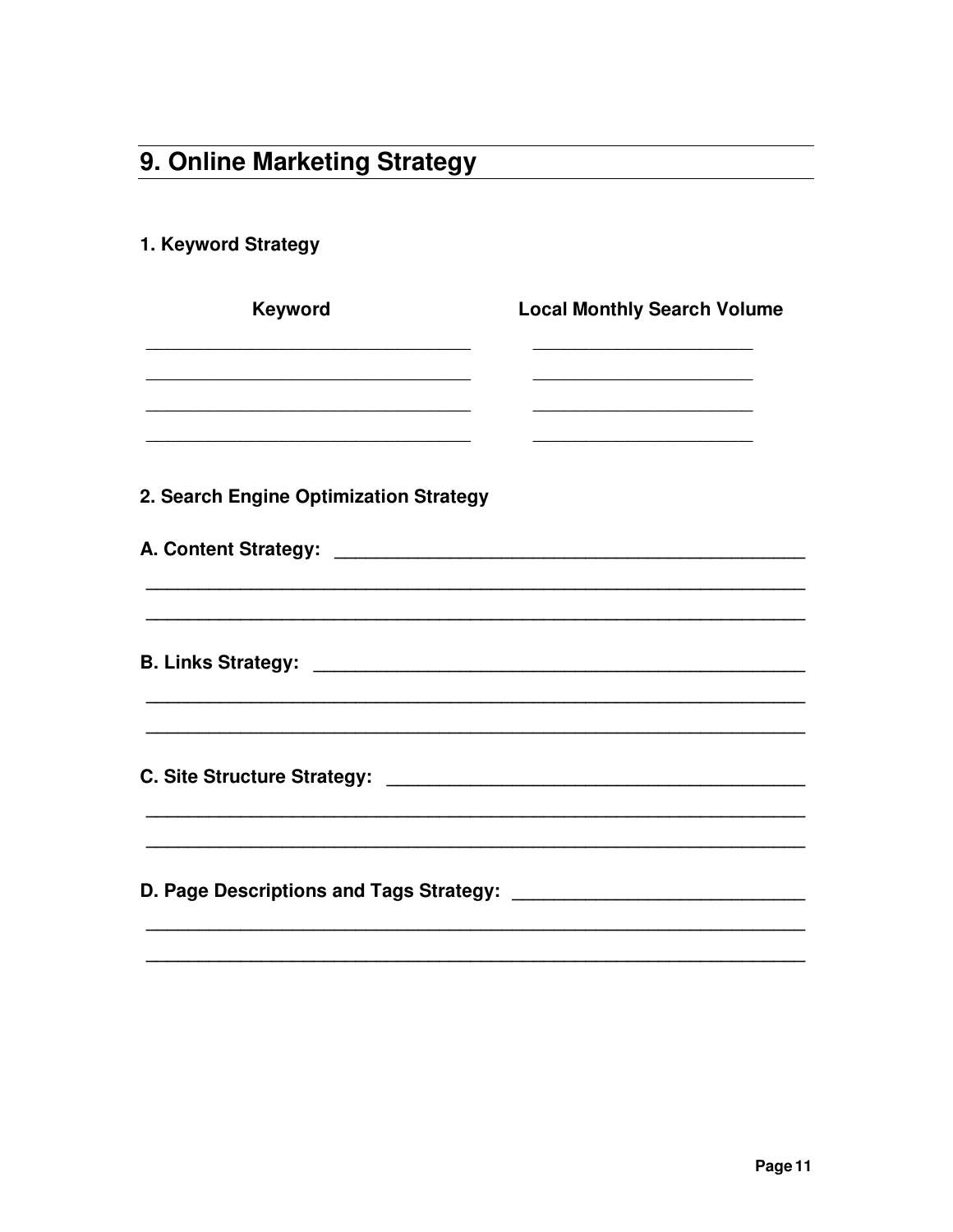3. Paid Online Advertising Strategy

4. Social Media Strategy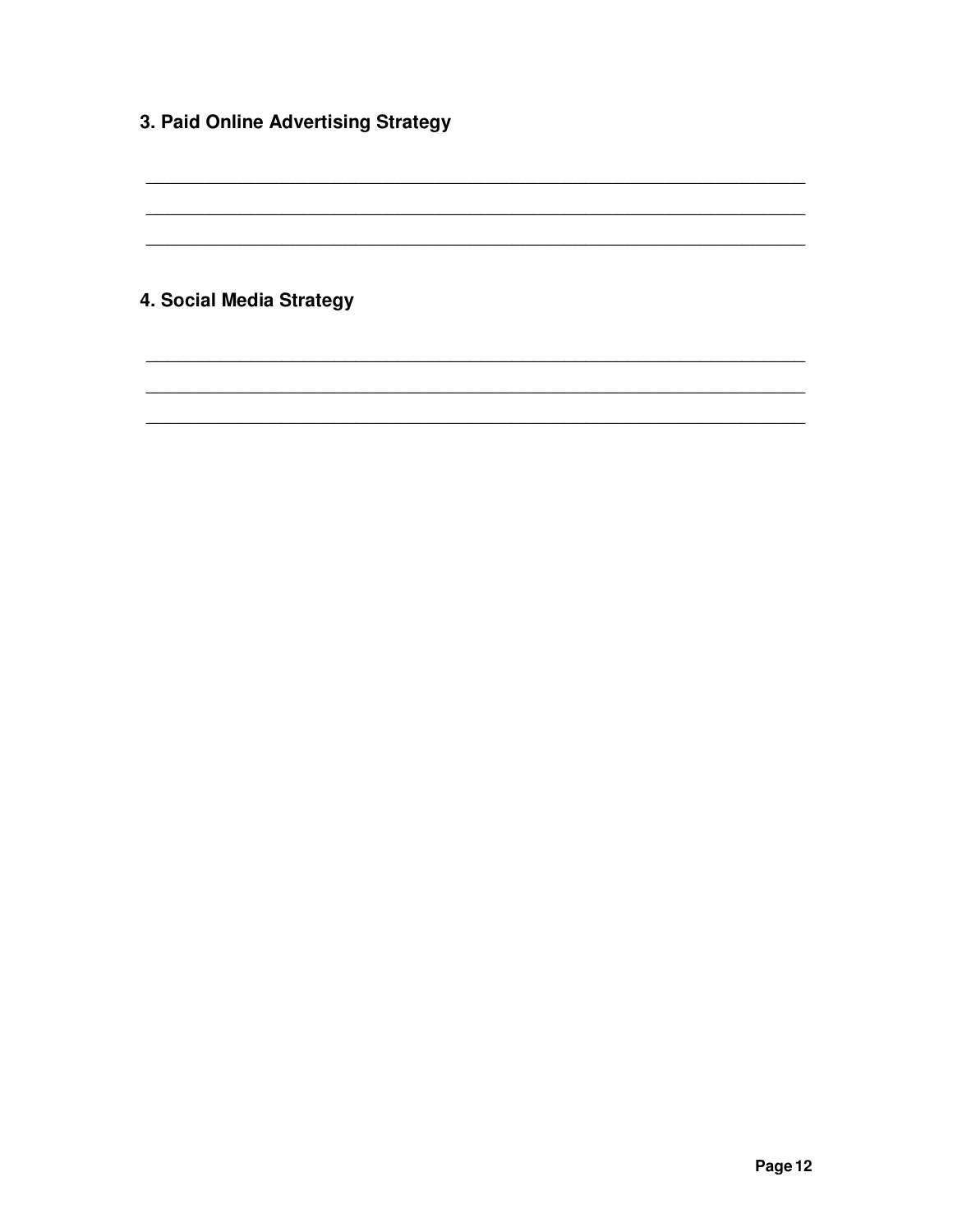## 10. Conversion Strategy

Describe your use of the 5 strategies to increase your conversion rates.

|  |  |  | $\frac{1}{2}$<br>$\begin{array}{c} \hline \text{3.} \end{array}$<br>$\overline{a}$ .<br>$\overline{\mathbf{5}}$ . $\overline{\mathbf{5}}$ |
|--|--|--|-------------------------------------------------------------------------------------------------------------------------------------------|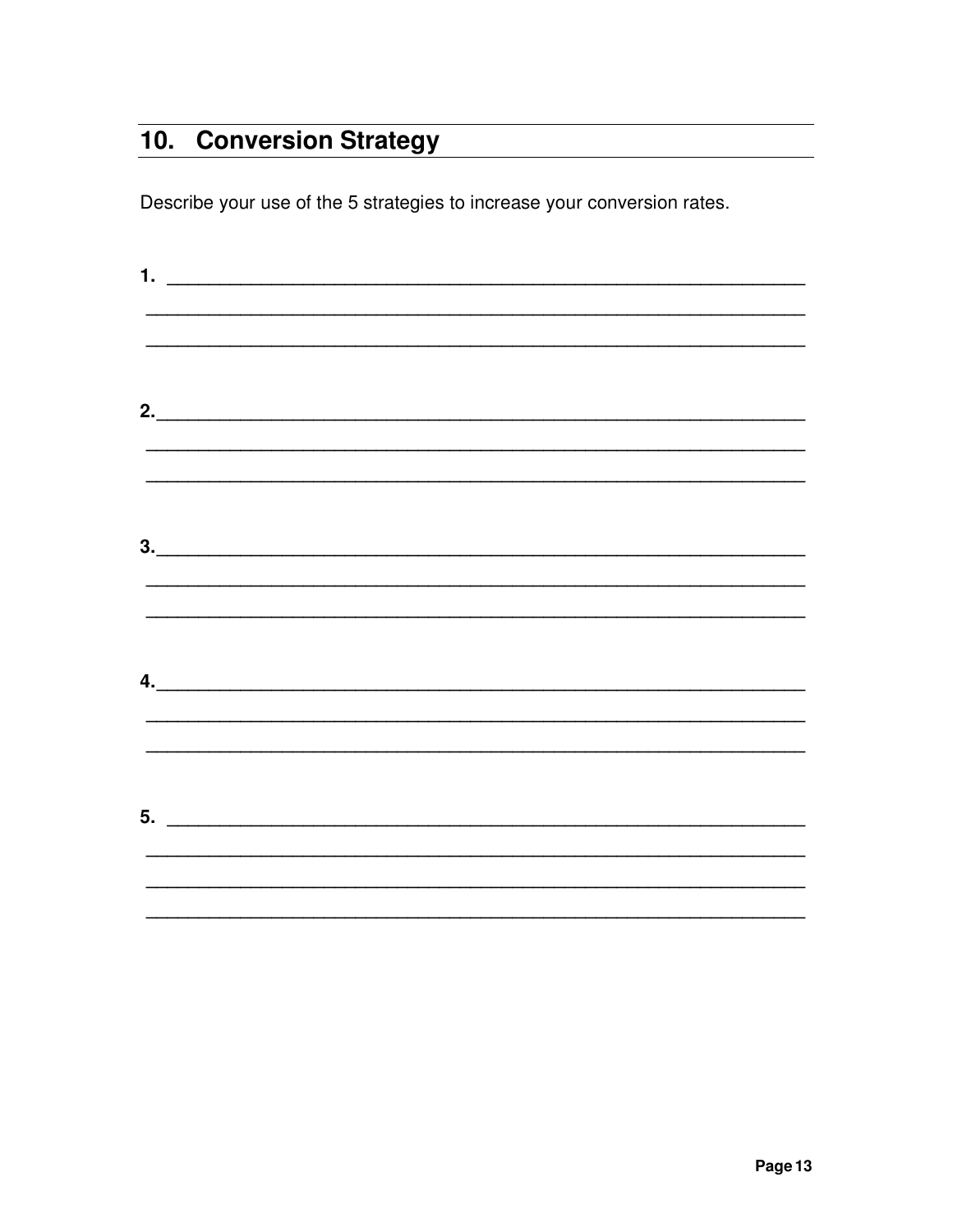#### 11. Joint Ventures & Partnerships

Page 14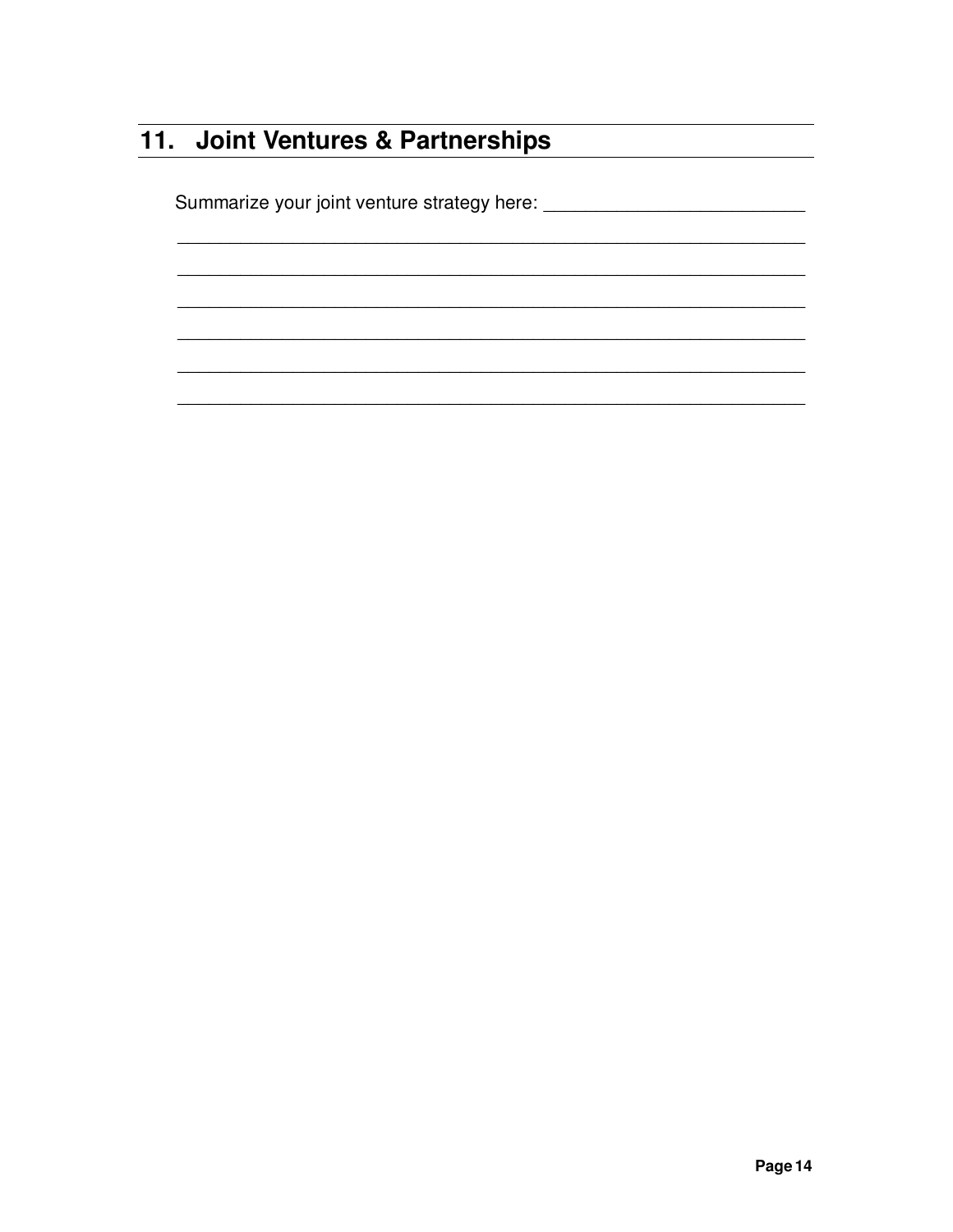## 12. Referral Strategy

Define your referral strategy below: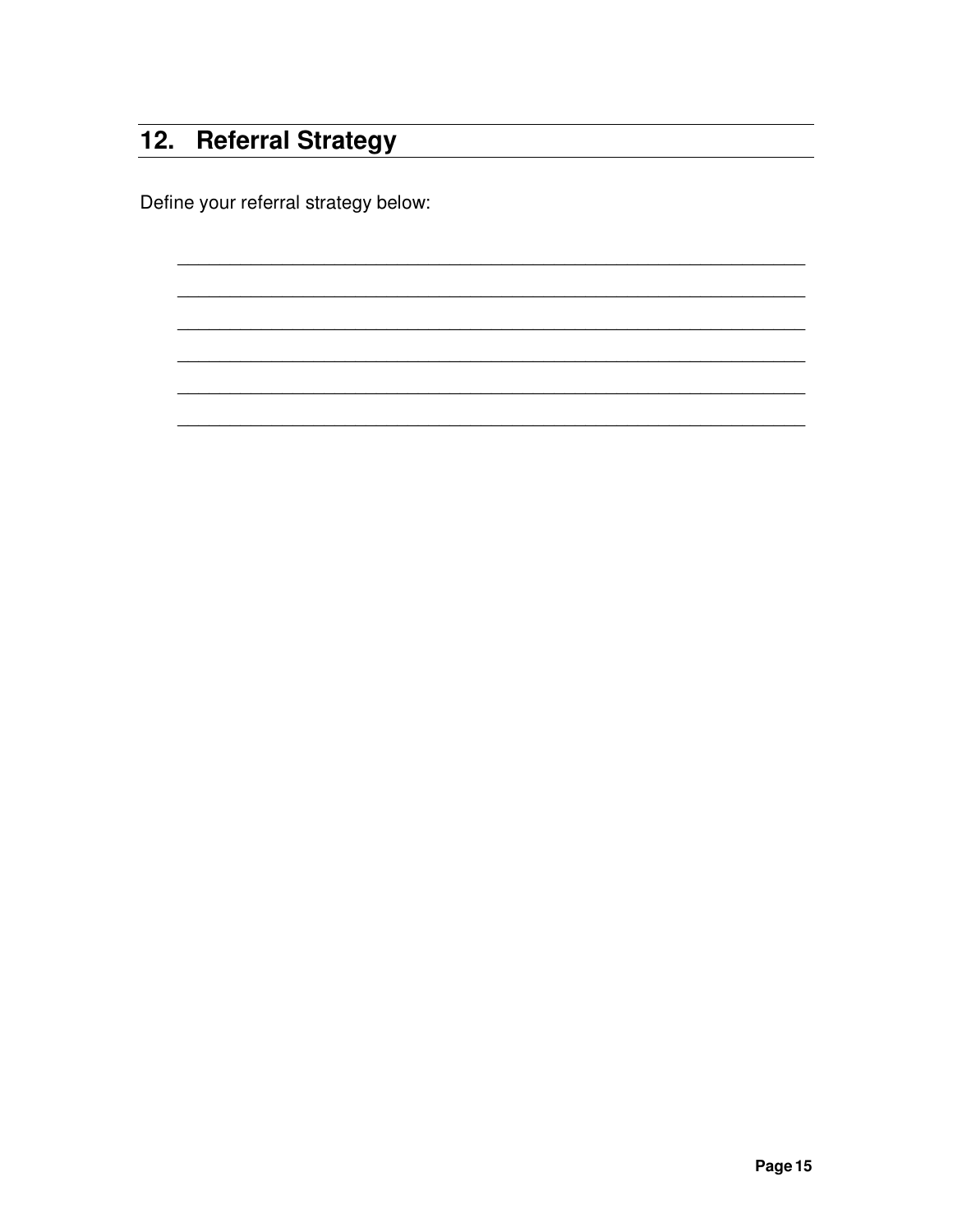#### 13. Strategy for Increasing Transaction Prices

Describe your use of the 5 strategies to increase transaction prices.

| <u>2.</u>                                         |  |  |
|---------------------------------------------------|--|--|
|                                                   |  |  |
|                                                   |  |  |
|                                                   |  |  |
|                                                   |  |  |
|                                                   |  |  |
|                                                   |  |  |
|                                                   |  |  |
| $\overline{a}$ .                                  |  |  |
|                                                   |  |  |
|                                                   |  |  |
|                                                   |  |  |
| $\overline{\mathbf{5}}$ . $\overline{\mathbf{5}}$ |  |  |
|                                                   |  |  |
|                                                   |  |  |
|                                                   |  |  |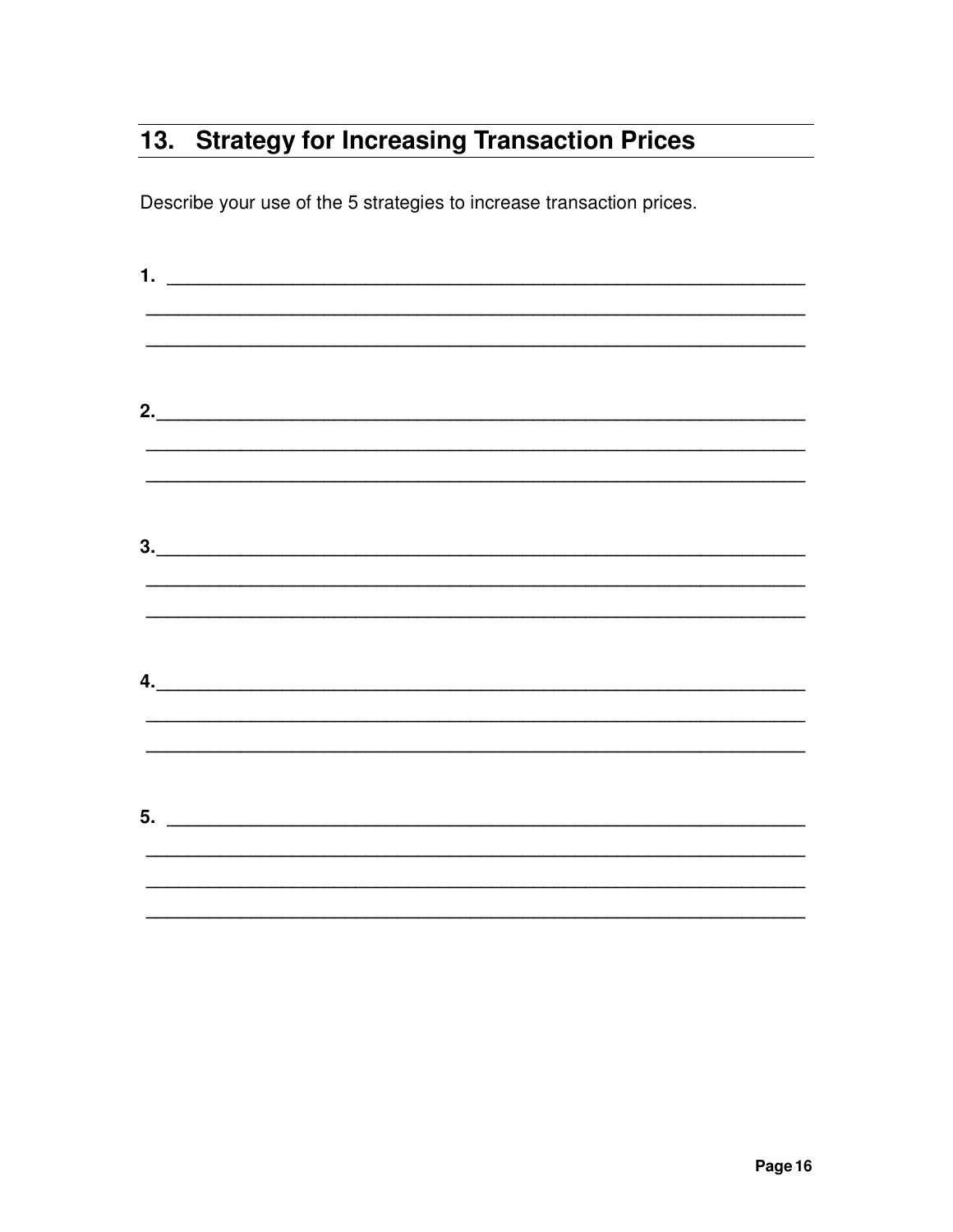#### 14. Retention Strategy

Describe your use of the 3 strategies to maximize customer retention and repeat purchases.

| $1.$ $\frac{1}{2}$ $\frac{1}{2}$ $\frac{1}{2}$ $\frac{1}{2}$ $\frac{1}{2}$ $\frac{1}{2}$ $\frac{1}{2}$ $\frac{1}{2}$ $\frac{1}{2}$ $\frac{1}{2}$ $\frac{1}{2}$ $\frac{1}{2}$ $\frac{1}{2}$ $\frac{1}{2}$ $\frac{1}{2}$ $\frac{1}{2}$ $\frac{1}{2}$ $\frac{1}{2}$ $\frac{1}{2}$ $\frac{1}{2}$ $\frac{1}{2}$ $\frac{1}{$ |                                                                                  |  |  |
|------------------------------------------------------------------------------------------------------------------------------------------------------------------------------------------------------------------------------------------------------------------------------------------------------------------------|----------------------------------------------------------------------------------|--|--|
|                                                                                                                                                                                                                                                                                                                        |                                                                                  |  |  |
|                                                                                                                                                                                                                                                                                                                        |                                                                                  |  |  |
|                                                                                                                                                                                                                                                                                                                        |                                                                                  |  |  |
|                                                                                                                                                                                                                                                                                                                        |                                                                                  |  |  |
| 2.                                                                                                                                                                                                                                                                                                                     |                                                                                  |  |  |
|                                                                                                                                                                                                                                                                                                                        |                                                                                  |  |  |
|                                                                                                                                                                                                                                                                                                                        | ,我们也不能在这里的时候,我们也不能在这里的时候,我们也不能会在这里的时候,我们也不能会在这里的时候,我们也不能会在这里的时候,我们也不能会在这里的时候,我们也 |  |  |
|                                                                                                                                                                                                                                                                                                                        |                                                                                  |  |  |
| 3.                                                                                                                                                                                                                                                                                                                     |                                                                                  |  |  |
|                                                                                                                                                                                                                                                                                                                        |                                                                                  |  |  |
|                                                                                                                                                                                                                                                                                                                        |                                                                                  |  |  |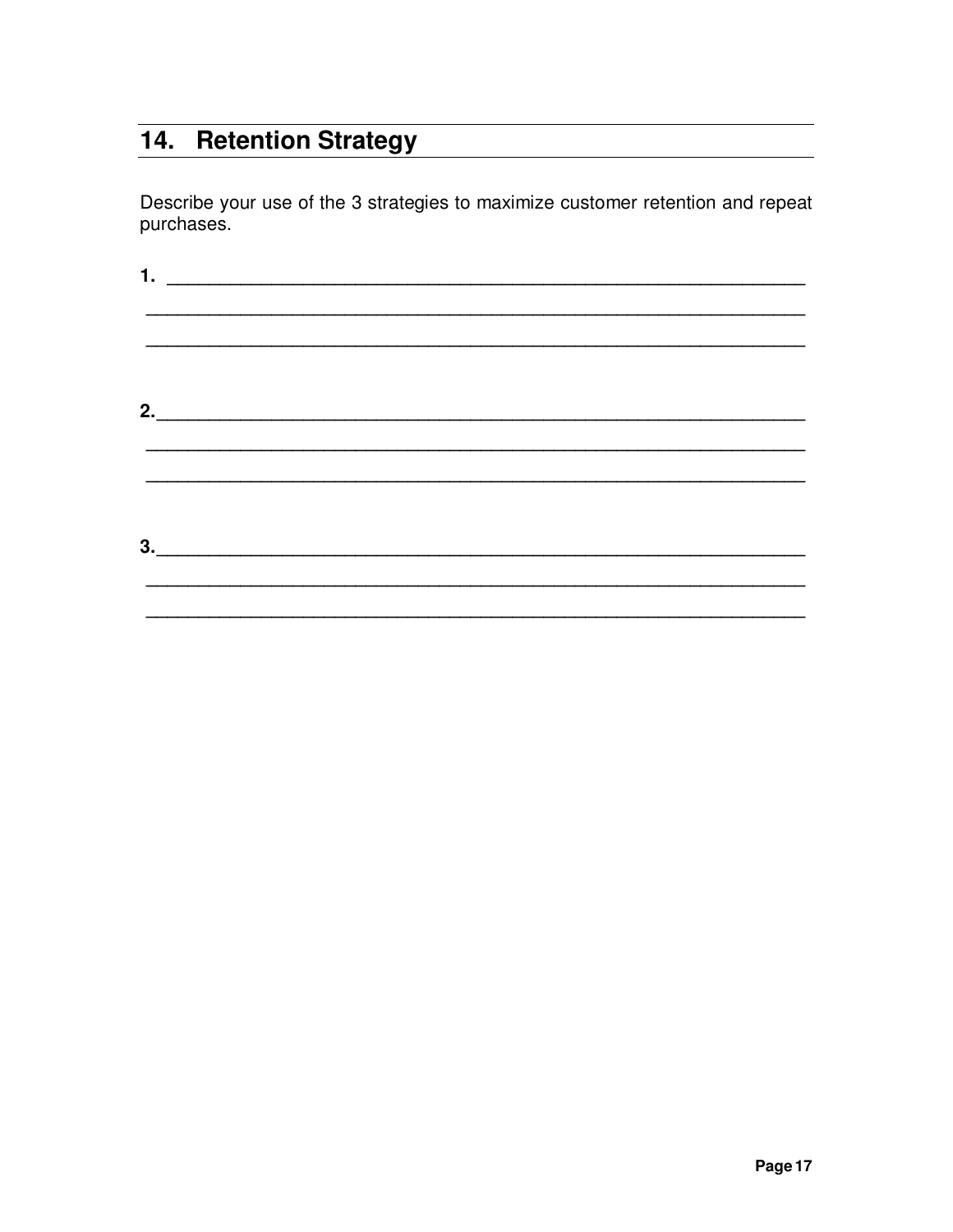#### **15. Financial Projections**

Based on the marketing strategy outlined in this plan, we expect the following results: